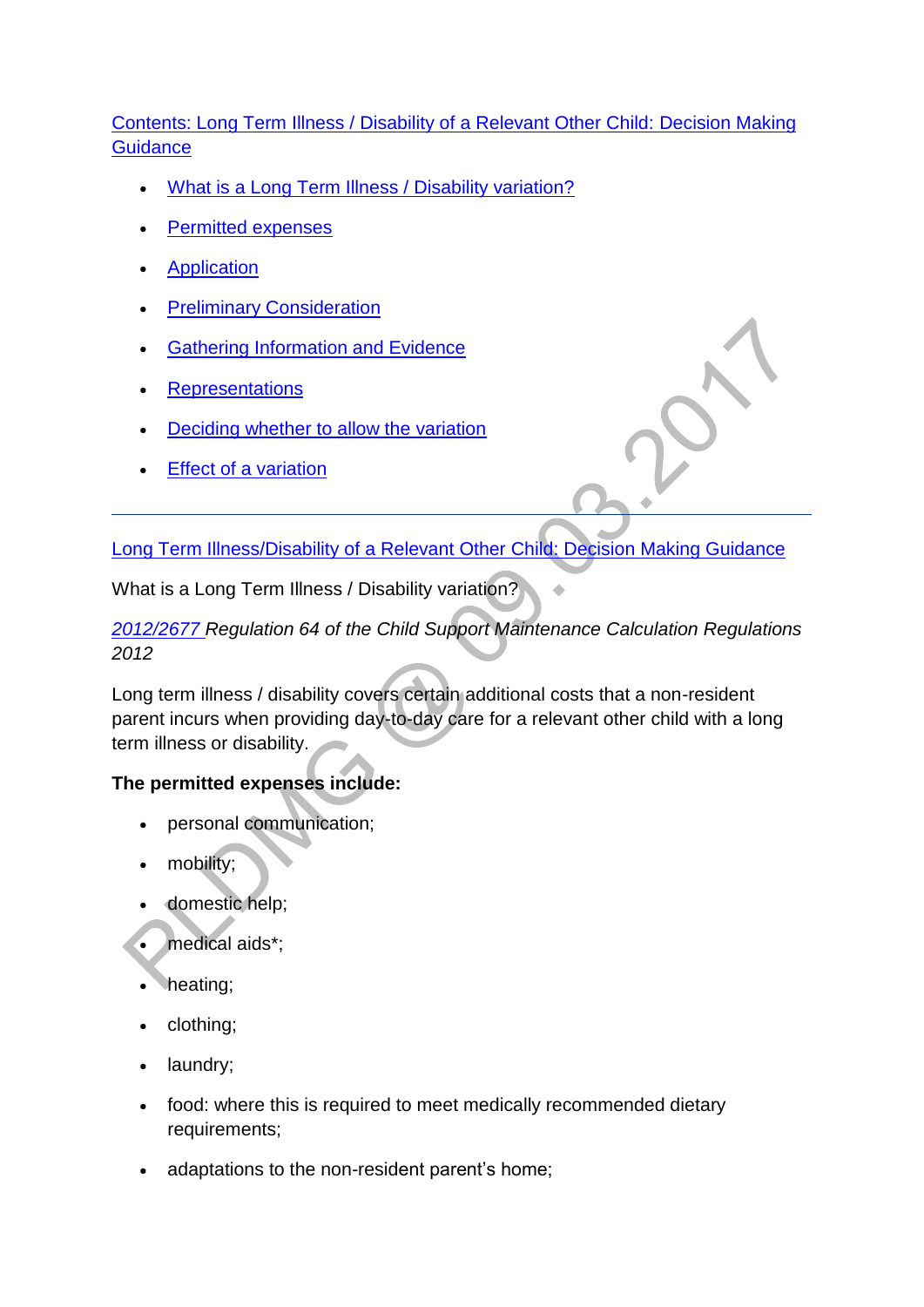- day care;
- rehabilitation;
- respite care.

\*NOTE: where an aid or appliance can be provided under the NHS (by health services or local authorities) a variation will normally not be agreed, even if the item is not available due to lack of funds at a particular time. However, a variation can be agreed where there is likely to be a serious delay in supplying an item, which could lead to the child's condition seriously deteriorating.

Important Definitions for these purposes

## **Long Term Illness**

is defined as an illness likely to last for:

- at least twelve months (from the date of the variation application or the date that the variation, if agreed, would take effect); or
- for the rest of the relevant child's life, if that is likely to be less than 12 months.

### **Disability**

A relevant other child can be treated as disabled if at the time the variation application is made;

- Personal Independence Payments (PIPs)/Disability Living Allowance (DLA)/Armed Forces Independence Payments (AFIPs) is in payment for them, or has been awarded but is not yet being paid; or
- the relevant other child is / would be entitled to PIPs/DLA/AFIPs, but benefit is not in payment because they are a patient in hospital; or
- the relevant other child is registered blind or has only ceased to be registered as blind within the last 28 weeks. A child who has ceased to be registered as blind, because they have regained their eyesight, should still be considered disabled for variation purposes for a period of 28 weeks from the date on which they ceased to be registered.

## [Return to Contents](http://np-cmg-sharepoint.link2.gpn.gov.uk/sites/policy-law-and-decision-making-guidance/Pages/Variations/Special%20Expenses/Long-Term-Illness--Disability-of-a-ROC.aspx#DMGcontents)

[Long Term Illness/Disability of a Relevant Other Child: Decision Making Guidance:](http://np-cmg-sharepoint.link2.gpn.gov.uk/sites/policy-law-and-decision-making-guidance/Pages/Variations/Special%20Expenses/Long-Term-Illness--Disability-of-a-ROC.aspx)  **[Application](http://np-cmg-sharepoint.link2.gpn.gov.uk/sites/policy-law-and-decision-making-guidance/Pages/Variations/Special%20Expenses/Long-Term-Illness--Disability-of-a-ROC.aspx)** 

All applicants must state the ground(s) they want to apply on or provide enough information for an appropriate ground to be identified.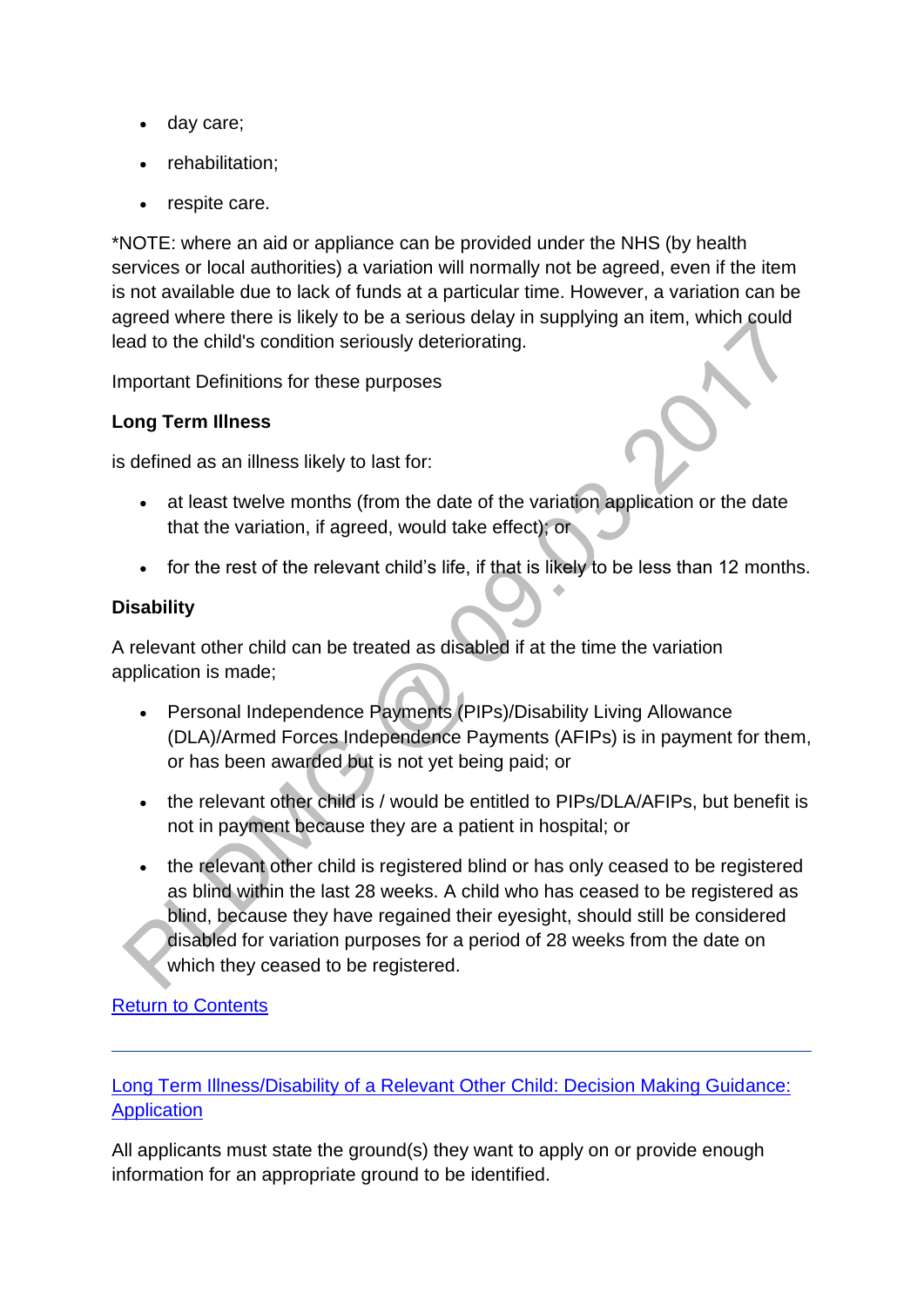## **Long term illness / disability: is the ground identified?**

Some non-resident parents may be aware of the variations scheme, and specifically ask for a variation to be considered. In other cases, they may just say that their assessment is too high and / or that they cannot afford to pay it, because of additional costs due to a relevant other child's illness / disability.

### Example:

'I can't afford / it isn't fair that I have to pay this amount. My other child still lives with me and needs to have a special diet which costs me £30 extra a week'.

In these circumstances, you should try to establish whether the non-resident parent's costs fall within the grounds for a long term illness / disability variation. If so, you should advise the non-resident parent of the variations scheme and explain the process to them.

If the non-resident parent would then like to apply for a variation, you should try and obtain as much information as possible for the application to proceed.

#### [Return to Contents](http://np-cmg-sharepoint.link2.gpn.gov.uk/sites/policy-law-and-decision-making-guidance/Pages/Variations/Special%20Expenses/Long-Term-Illness--Disability-of-a-ROC.aspx#DMGcontents)

[Long Term Illness/Disability of a Relevant Other Child: Decision Making Guidance:](http://np-cmg-sharepoint.link2.gpn.gov.uk/sites/policy-law-and-decision-making-guidance/Pages/Variations/Special%20Expenses/Long-Term-Illness--Disability-of-a-ROC.aspx)  [Preliminary Consideration](http://np-cmg-sharepoint.link2.gpn.gov.uk/sites/policy-law-and-decision-making-guidance/Pages/Variations/Special%20Expenses/Long-Term-Illness--Disability-of-a-ROC.aspx)

All applications should be given preliminary consideration and rejected immediately if certain criteria are not met / apply.

If an application is made on multiple grounds, then preliminary consideration is applied to each ground individually. Only the ground(s) that fail preliminary consideration would be rejected on this basis. Any other ground(s) can be taken forward.

### **Fact based reasons for rejection**

An application should be rejected immediately if any of the following apply:

- a default maintenance decision (DMD) is in force;
- the non-resident parent is liable to pay the flat rate or nil rate because they or their partner are in receipt of prescribed benefits;
- the non-resident parent's gross weekly income would still exceed the capped amount (£3000) after deducting the special expenses claimed

### **Discretionary reasons for rejection: general**

Applications may also be rejected if you consider that the applicant has: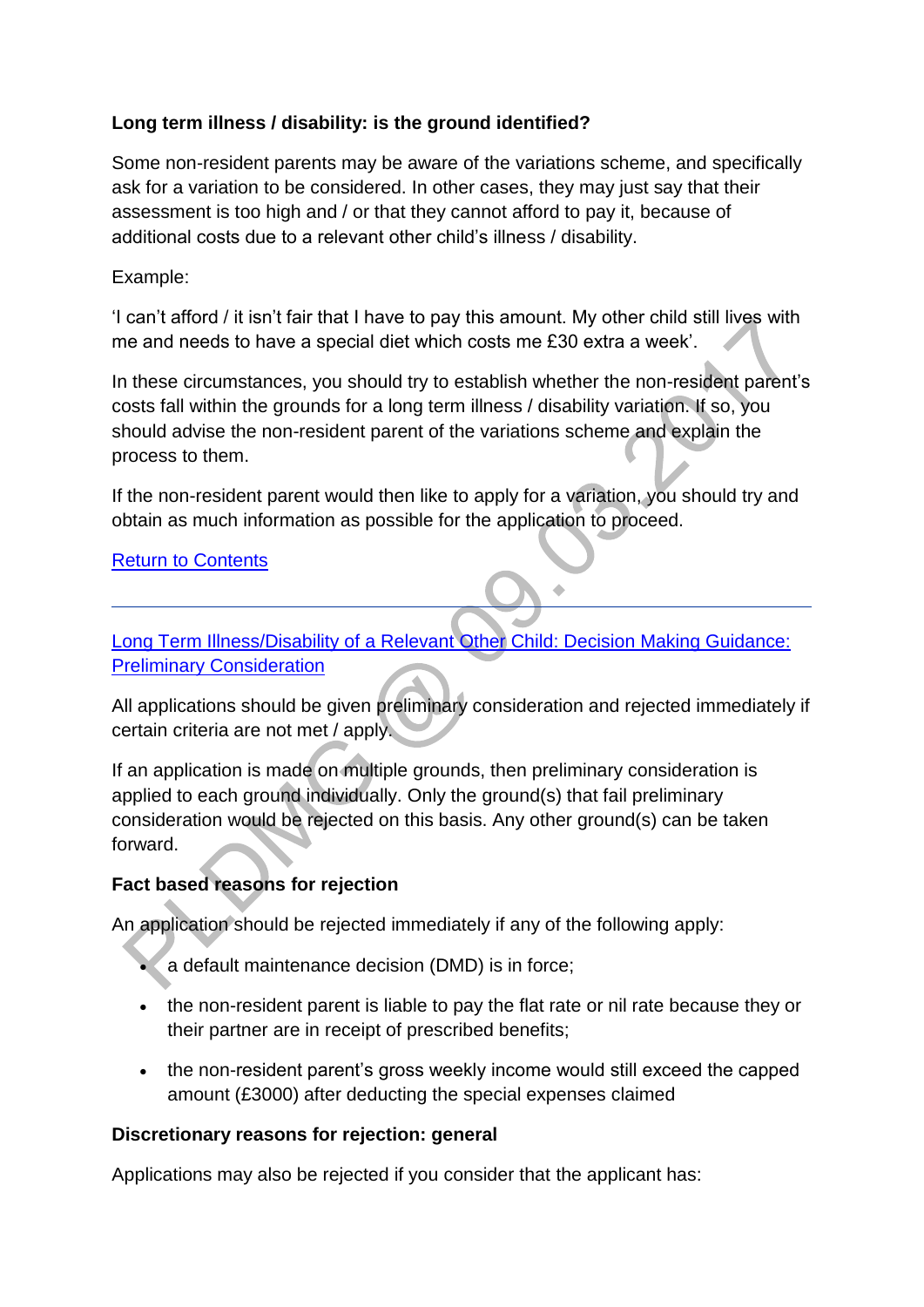- not stated a ground or provided enough information for you to identify a ground;
- stated a ground, but has not provided any facts to support that ground or justify further enquiries;
- stated a ground and provided facts, but those facts do not fit that ground or any alternative ground

## **Long term illness / disability: discretionary reasons for refusal**

For the ground to be identified, the non-resident parent must confirm that they have particular expenses, relating to specific day to day care needs, arising from the relevant other child's illness / disability.

### Examples:

The following type of statement will be sufficient to pass preliminary consideration:

 'I cannot afford to pay this amount because one of the children living with me has severe food allergies, and I have to spend £30 extra a week on special food for them'.

The following type of statement will not be sufficient to pass preliminary consideration:

 'I cannot afford to pay this amount because I spend £30 a week on groceries for the children who live with me'.

In this situation, the facts stated do not fall within the allowable costs for this ground. You should explain this to the non-resident parent and clarify what type of costs can be considered.

[Return to Contents](http://np-cmg-sharepoint.link2.gpn.gov.uk/sites/policy-law-and-decision-making-guidance/Pages/Variations/Special%20Expenses/Long-Term-Illness--Disability-of-a-ROC.aspx#DMGcontents)

# [Long Term Illness/Disability of a Relevant Other Child: Decision Making Guidance:](http://np-cmg-sharepoint.link2.gpn.gov.uk/sites/policy-law-and-decision-making-guidance/Pages/Variations/Special%20Expenses/Long-Term-Illness--Disability-of-a-ROC.aspx)  [Gathering information and evidence](http://np-cmg-sharepoint.link2.gpn.gov.uk/sites/policy-law-and-decision-making-guidance/Pages/Variations/Special%20Expenses/Long-Term-Illness--Disability-of-a-ROC.aspx)

If the case passes preliminary consideration, you need to obtain the necessary information and evidence from the applicant.

Long term illness / disability applications relate to the non-resident parent's own expenditure and so they can be expected to provide any information / evidence needed to support their application. You must obtain details of the amount and type of expenses that the non-resident parent wants to claim for. This is basic factual information that a non-resident parent must provide for an application to be properly considered.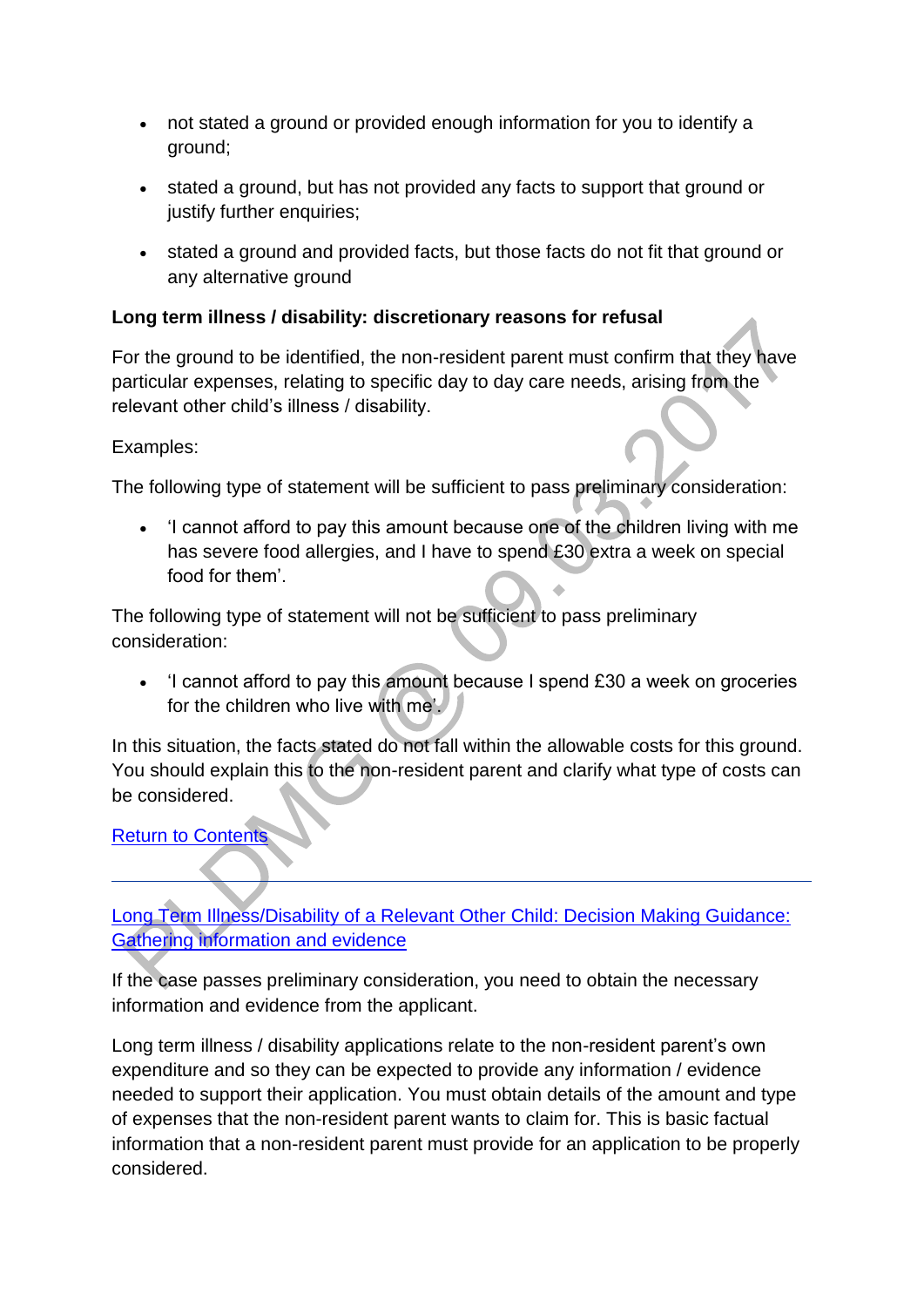You will also need to obtain appropriate documentary evidence to confirm the expenses claimed. Non-resident parents should be encouraged to provide supporting evidence, as this will help you to make an accurate decision. If a nonresident parent is unable to provide documentary evidence, you can still proceed with an application. In this situation you will need to make your decision on the balance of probabilities, taking into account the factual information the non-resident parent has provided and any information / evidence provided by the parent with care.

**REMEMBER:** you can only consider additional expenses relating to the child's health / disability. For example: if a child has special dietary requirements, you can only consider the difference between the normal cost of the item concerned and the special product required.

### **Details of the amount / type of expenses**

Example

'I pay £40 a week in extra heating due to my child's health condition.

The amount (£40 weekly) and type (additional heating costs) have both been identified.

## **Details not provided of the expenses amount / type**

If the non-resident parent does not know the exact amount, you can allow them 14 days to provide the details. If the information is not provided, you can reject the application without inviting representations from the other party.

### Example

The non-resident parent states they want a variation to be considered for additional heating costs associated with their child's health. They state they will send in further details of the amounts involved and the reasons the increased costs are incurred.

The case passes preliminary consideration, because the facts alleged by the nonresident parent fall within the ground for a long term illness / disability variation, and there are no known reasons for automatic rejection. But there is not enough information about the amount / type of costs that the non-resident parent wants to be considered.

If the information is not provided after 14 days, the application can be rejected on the basis that there is insufficient information for a decision to be made.

### **Requesting additional information from applicants**

*[2012/2677 R](http://www.legislation.gov.uk/uksi/2012/2677)egulation 58 of the Child Support Maintenance Calculation Regulations 2012*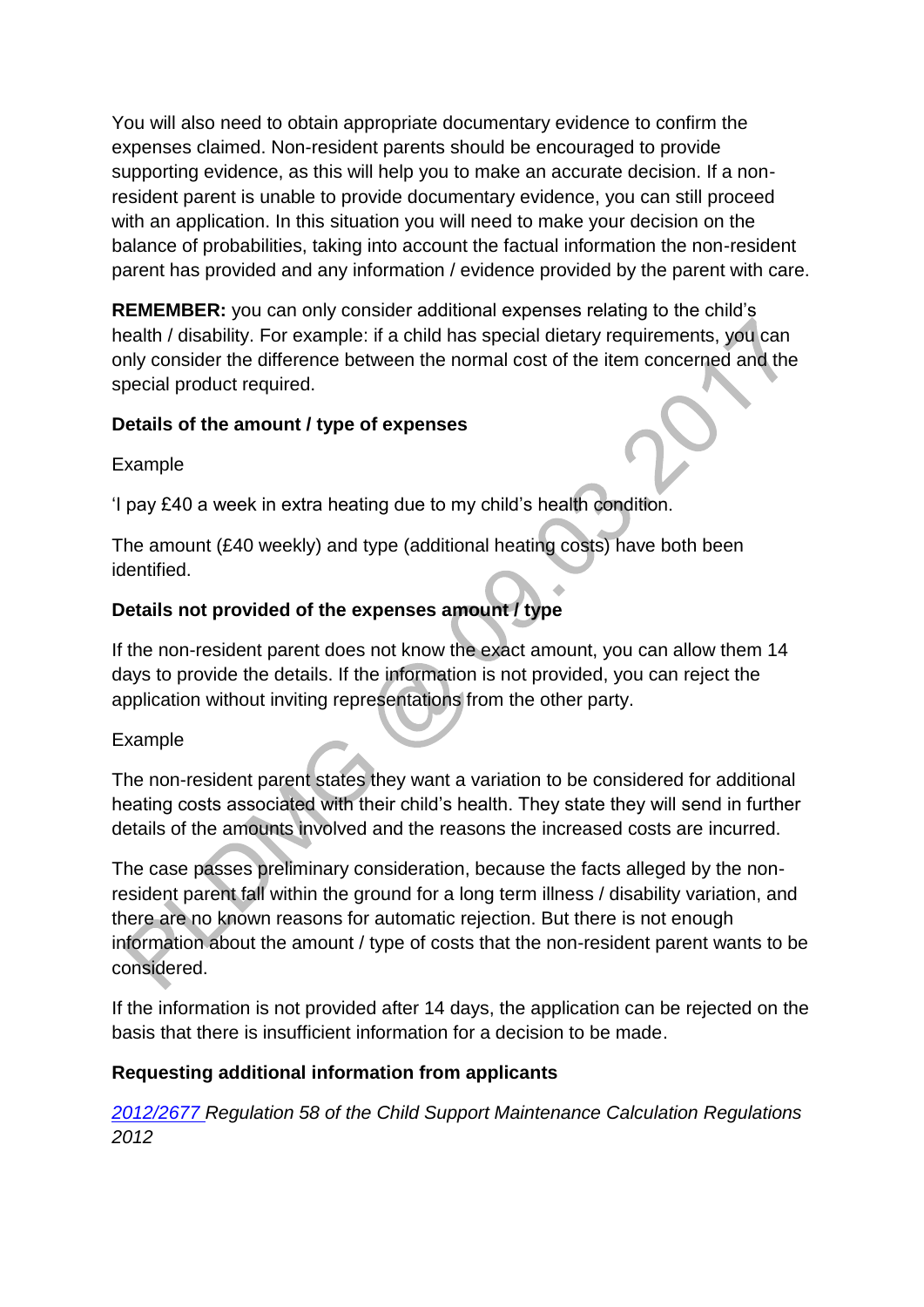If you need more information / evidence from an applicant in order to proceed with the application, you can ask them to provide this and allow fourteen days for their response. You may allow additional time if you are satisfied it is reasonable in the circumstances of the case.

## Documentary evidence

For an application on this basis, evidence will be required of:

## **the amount / type of costs claimed;**

The usual range of documentary evidence may be submitted to support an application based on long term illness / disability: e.g. receipts / bank statements / utility bills.

Where the costs claimed are for an increase in usual expenditure e.g. grocery bills or fuel costs – it may be difficult to establish the amount that should be attributed to the child's health. In these circumstances, you should consider whether the amounts claimed seem reasonable. If necessary, further evidence should be requested such as a letter of confirmation from the child's GP.

## **the relevant other child's illness / disability**

Suitable evidence will include:

Long Term Illness:

A letter from the child's GP / hospital / specialist

Where the link between a cost claimed and the child's medical condition is not clear, you may require the non-resident parent to provide evidence confirming the expenditure is necessary: e.g. a letter from the child's GP / Specialist / Hospital.

## **[Return to Contents](http://np-cmg-sharepoint.link2.gpn.gov.uk/sites/policy-law-and-decision-making-guidance/Pages/Variations/Special%20Expenses/Long-Term-Illness--Disability-of-a-ROC.aspx#DMGcontents)**

# [Long Term Illness/Disability of a Relevant Other Child: Decision Making Guidance:](http://np-cmg-sharepoint.link2.gpn.gov.uk/sites/policy-law-and-decision-making-guidance/Pages/Variations/Special%20Expenses/Long-Term-Illness--Disability-of-a-ROC.aspx)  **[Representations](http://np-cmg-sharepoint.link2.gpn.gov.uk/sites/policy-law-and-decision-making-guidance/Pages/Variations/Special%20Expenses/Long-Term-Illness--Disability-of-a-ROC.aspx)**

This part of the process gives the other parties notice of the application and the opportunity to comment on it. This step should be completed once any information / evidence to support the application has been obtained from the applicant / other available sources.

### **Representations do not need to be invited if:**

• it is clear from information provided by the applicant / other available sources that the variation will not be successful; or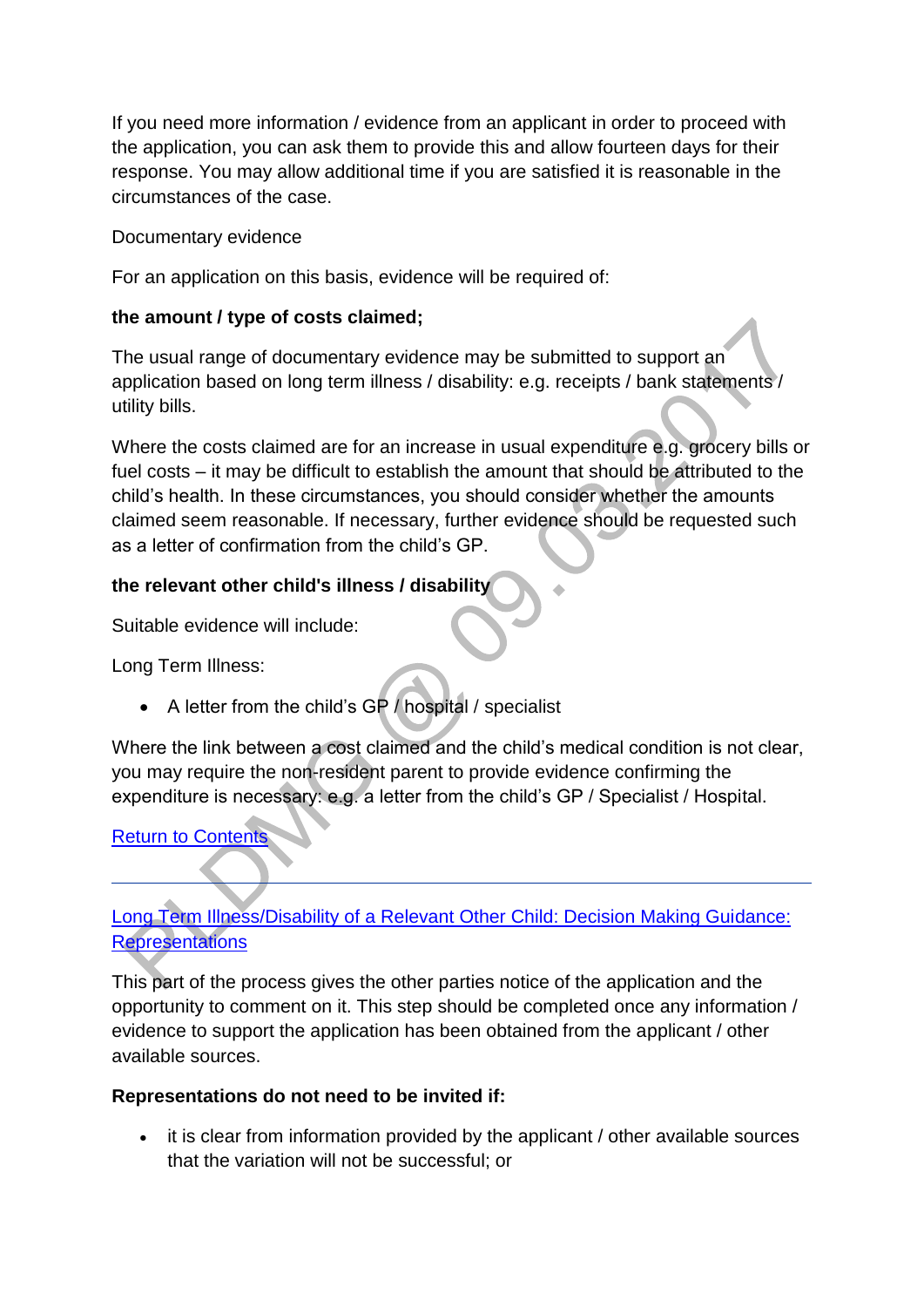• the non-resident parent has not provided details of the specific amount / type of their special expenses. In this situation you do not have enough basic information to make a decision on the application. Regulation 59(2)(a) of the Child Support Maintenance Calculation Regulations 2012

## **When you invite the other party / parties to make representations, they must be:**

- notified that an application has been made; and
- informed of the grounds that the application has been made on, including any relevant information / evidence that has been provided by the applicant or obtained from other sources, unless it falls within the excluded information category;
- the other party should be allowed fourteen days to respond. You may allow additional time if you are satisfied it is reasonable in the circumstances of the case. If the other party fails to respond in the time allowed, you should decide whether to proceed with the application on the basis of the information held.

# **Notifying the applicant about representations**

If the other party / parties agree with the facts provided by the non-resident parent, and do not wish to make any further comments, you can proceed with the application and decide whether to allow the variation. It is not necessary to invite further comments from the non-resident parent in these circumstances.

If the other party / parties disagree with the facts provided and submit additional information / evidence that conflicts with the details provided by the non-resident parent, you may need to go back to the non-resident parent for their comments.

However, this will only be necessary if you are unable to make a decision on the basis of the information / evidence submitted.

# **Excluded information**

# *[2012/2677 R](http://www.legislation.gov.uk/uksi/2012/2677)egulation 59(5) of the Child Support Maintenance Calculation Regulations 2012*

- 1. medical evidence / advice that has not been disclosed to the applicant or the other party and that you consider could be harmful to the health of the applicant or the other party if disclosed;
- 2. the address of the other party or qualifying child and any other information that could lead to that person / child being located;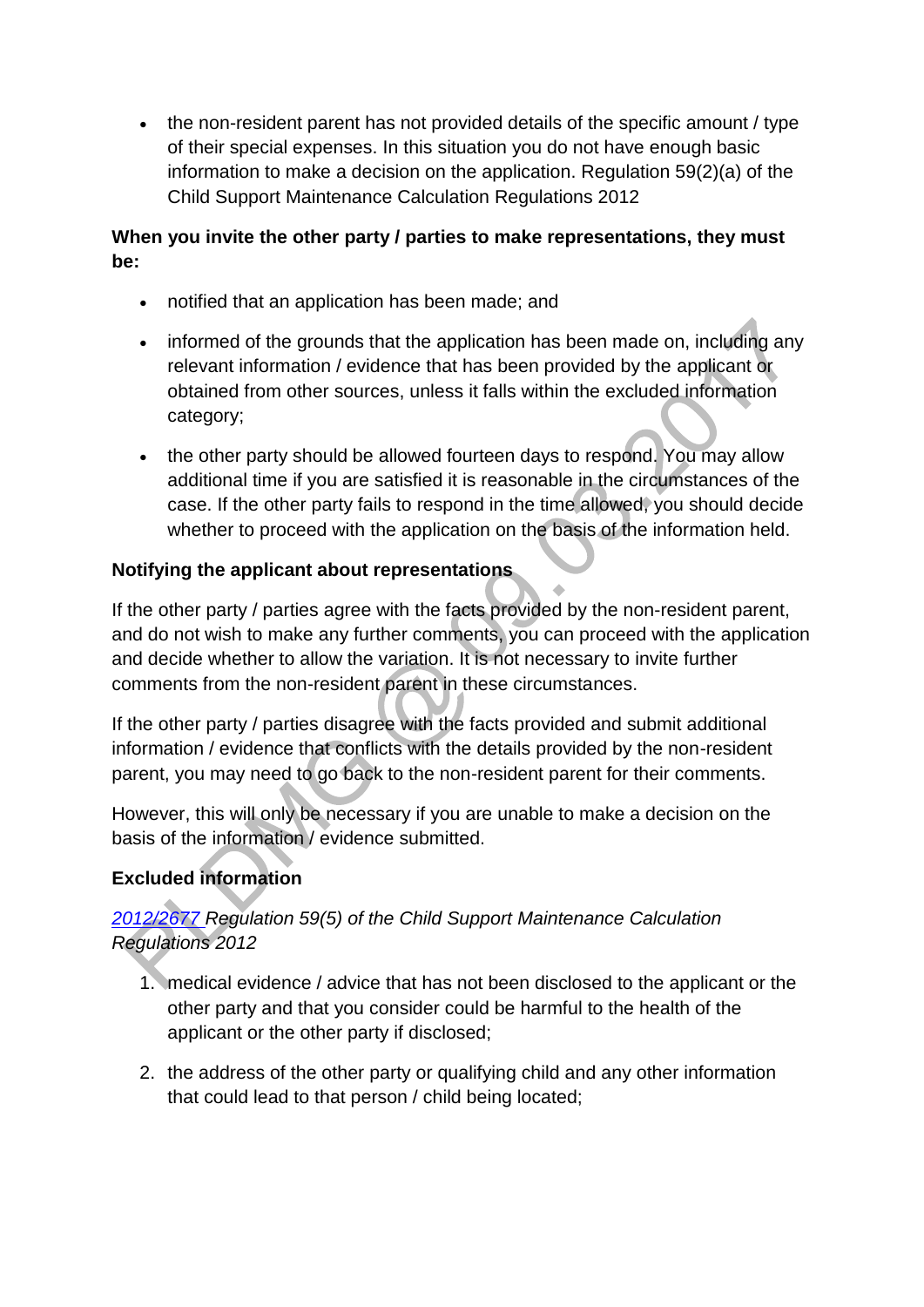3. details of the nature of the long term illness / disability of the relevant other child, if the applicant asks for these details not to be disclosed, and you are satisfied disclosure is not necessary for the application to be decided.

## [Return to Contents](http://np-cmg-sharepoint.link2.gpn.gov.uk/sites/policy-law-and-decision-making-guidance/Pages/Variations/Special%20Expenses/Long-Term-Illness--Disability-of-a-ROC.aspx#DMGcontents)

[Long Term Illness/Disability of a Relevant Other Child: Decision Making Guidance:](http://np-cmg-sharepoint.link2.gpn.gov.uk/sites/policy-law-and-decision-making-guidance/Pages/Variations/Special%20Expenses/Long-Term-Illness--Disability-of-a-ROC.aspx)  [Deciding whether to allow the](http://np-cmg-sharepoint.link2.gpn.gov.uk/sites/policy-law-and-decision-making-guidance/Pages/Variations/Special%20Expenses/Long-Term-Illness--Disability-of-a-ROC.aspx) variation

When you are deciding whether to allow a long term illness / disability variation, you need to consider all the following points:

Do the expenses claimed fall within the permitted expenses?

## **Are the expenses claimed linked to current / future expenditure?**

The costs that the application is based on must be:

- in place at the time of the application; or
- due to start at a known future date that is agreed by both parties.

#### Example

The non-resident parent provides confirmation that the relevant other child will start receiving regular respite care from a specified future date. The care provider has confirmed this and provided details of the amounts that will be due.

In these circumstances, a variation can be considered, with a future effective date, based on the agreed future costs.

A variation can also be considered where the relevant expenses were in place at the time of the application, but have ceased by the time a decision on the application is made.

In these circumstances, the variation can be considered for the period between the effective date of the variation and the date the expenses ceased.

Example:

The non-resident parent applies for a variation on long term illness / disability grounds on 1 July 2010. Due to the need for further evidence, a decision was not made until 1 September 2010. By that time, the decision maker has been notified that the relevant other child's entitlement to PIPs/DLAAFIPs ceased on 1 August 2010 and there are no other qualifying grounds. A variation can only be considered for the period between the date of the application (1 July 2010) and the date that the child's entitlement to PIPs/DLA/AFIPs ceased (1 August 2010)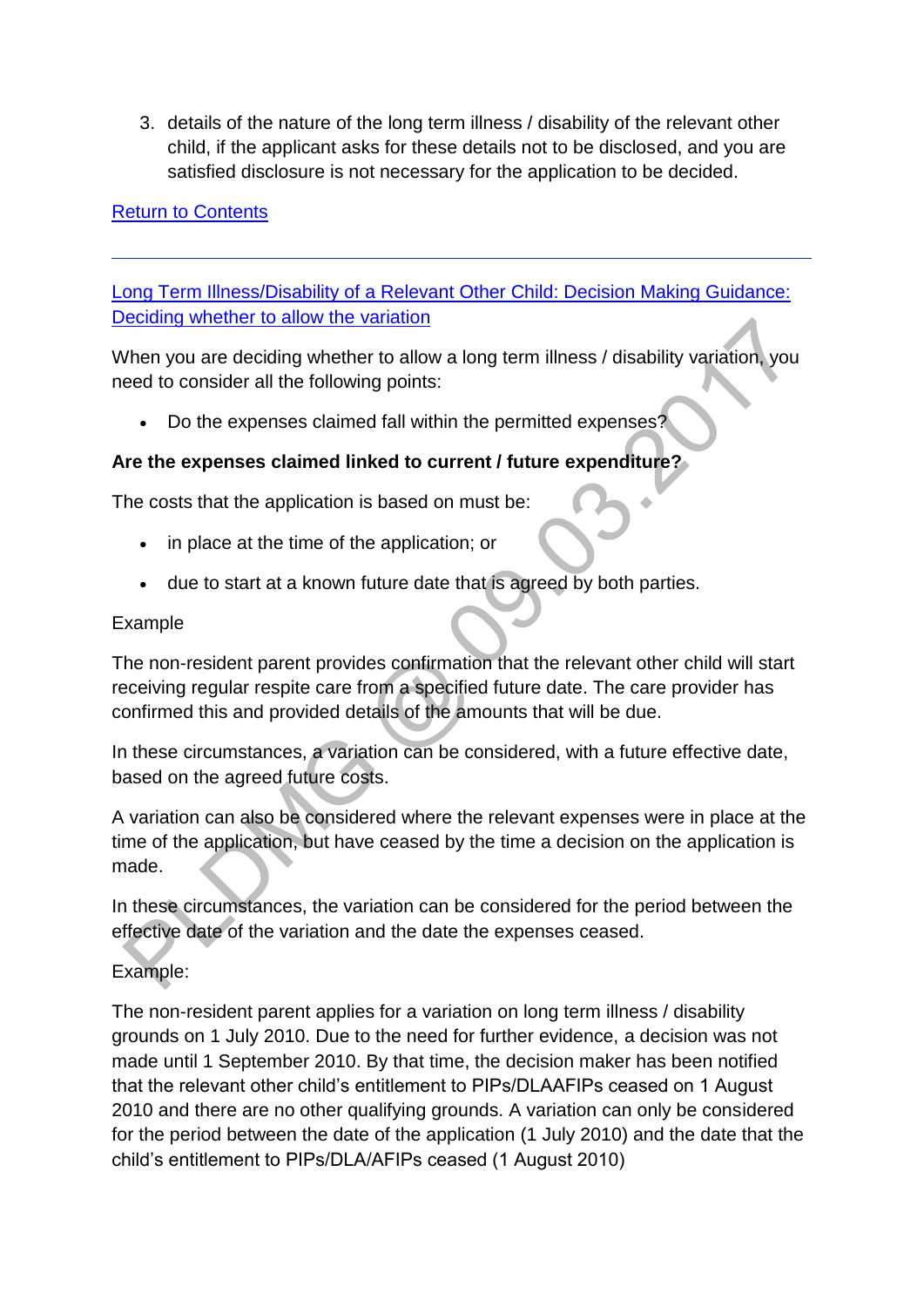## **Are the expenses claimed reasonable?**

In most cases, a long term illness / disability variation will be based on actual expenditure. However, if – based on the available evidence - you consider any expenses to be unreasonably high or to have been unreasonably incurred, you may apply a lower amount. This may be particularly relevant where the costs claimed are based on an increase to normal expenditure: e.g. additional heating / food costs.

NOTE: if necessary, you should contact the Advice and Guidance Team for further advice when deciding whether the expenses claimed are reasonable.

### **Does the non-resident parent receive any financial assistance?**

Non-resident parents, or a member of their household, may receive financial assistance towards the specific expenditure on which their application is based.

In long term illness / disability cases, financial assistance may be received from a range of sources: e.g.

- grants;
- charitable funding;
- Disability Living Allowance

Any financial assistance that is paid to the non-resident parent or a member of their household should be deducted. However, this only applies where it relates to the expense claimed.

For example: if costs for personal care are claimed, DLA care component can be deducted, but not the mobility component.

If DLA has been applied for but not yet awarded, it can be deducted if, when awarded, it will cover the effective date of the variation. If no financial assistance is in payment, then no amount should be offset against the expenses claimed.

It is also possible for DLA to be in payment for a relevant other child, but paid to a person outside the non-resident parent's household. In these circumstances, it would be unreasonable to deduct DLA from the expenses total and no reduction should be made.

 Finally, taking all of the above into account, is it Just and Equitable to allow the Variation

Remember: there is no financial threshold for long term illness / disability variations.

### [Return to Contents](http://np-cmg-sharepoint.link2.gpn.gov.uk/sites/policy-law-and-decision-making-guidance/Pages/Variations/Special%20Expenses/Long-Term-Illness--Disability-of-a-ROC.aspx#DMGcontents)